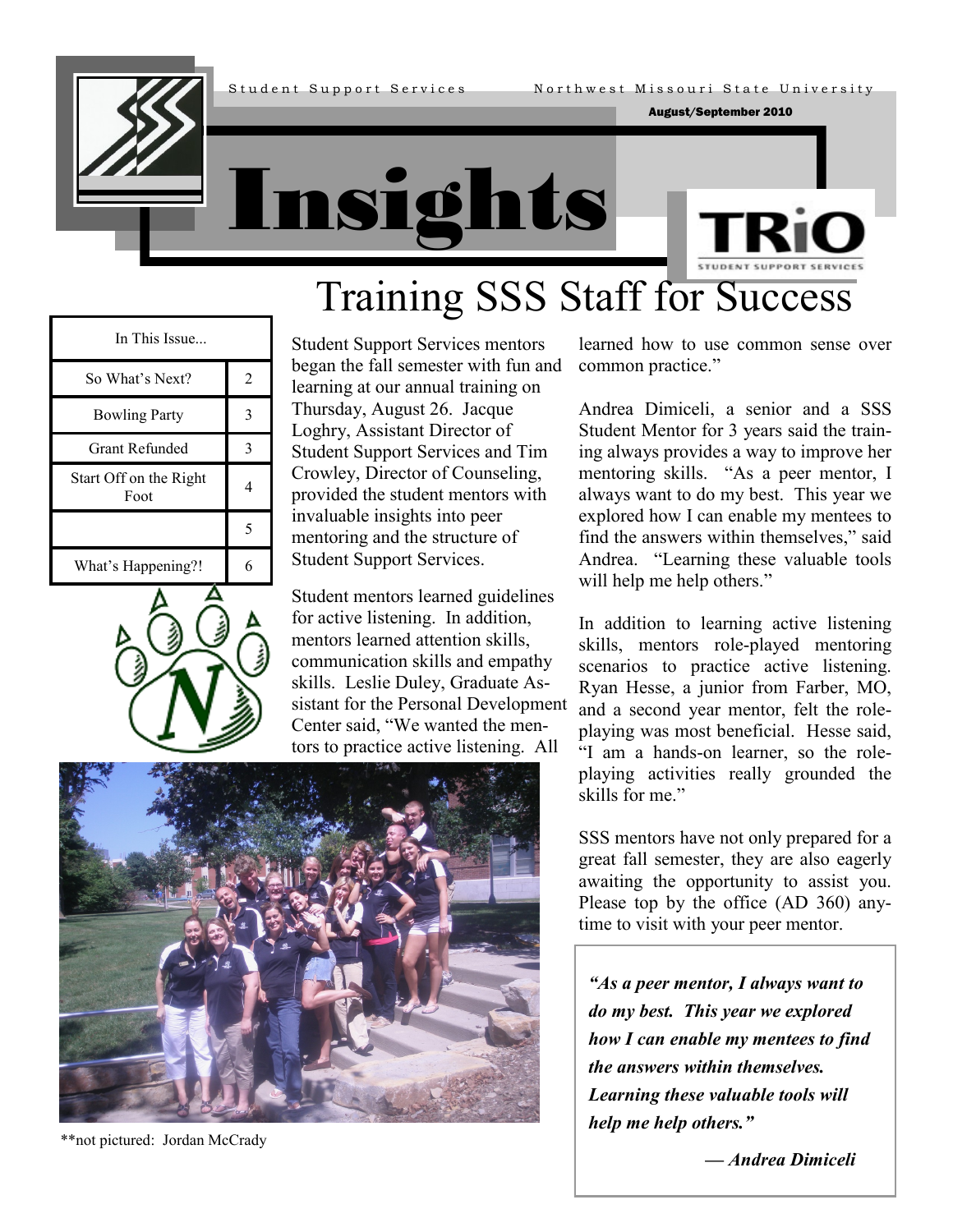## **So Where Now…?**

*By: Sarah Woody*

*What do you plan to do when you graduate?* This is a question I am sure several of you, including me, have heard more than enough in the past few months. It is a daunting question to think about and can sometimes be overwhelming. The truth is… **YOU MAY HAVE NO CLUE**! Don't worry this is not a terrible thing; you are not throwing away your college education simply because you do not know which path you would like to follow after graduation. What you should do is consider the possibilities. What are the options for you?

The two main decisions a student has to make upon graduation are, "Do I enter the working field, a.k.a. The Real World? or "Do I go to graduate school and pursue further education?" It seems like a simple decision but it can be one of the hardest choices you have had to make. That being said, please allow me to provide you with a few tips to help decide upon your future career or education options.

 The absolute first thing that you need to know is what you are interested in and what you want to do in the future. It seems like a huge decision but look at it this way: What classes do you really enjoy; what do you like to do; what would you want to do everyday with your job? These are questions that will ultimately help you make a decision regarding your future.

 The second thing that will aid your decision is to figure out what degree you will need for the job you are working towards. For some majors a bachelors degree will suffice in the working world, but there are some majors where a master's degree or even a doctorate is necessary to hold the job position you want. One of the simplest ways to find this out is the Internet. Look around and do some research on jobs that are of interest to you and find out what degree you need to obtain to be competitive.

 If you find that a bachelors degree will suffice and make you a competitive applicant, then the next step would be to utilize the resources of Career Services, located on the 1<sup>st</sup> floor of the Administration Building. They can help you with resumes, interview skills and even hold mock interviews where actual employers critique you on your skills.

 If you realize that further schooling is what you need to be competitive in your field, the next thing to do would be to find a school that offers the degree you need. There are thousands of schools in the United States and internationally so look at these factors:

**1. Degree: Does the university you are interested in have the degree you are seeking?**

**2. Location: Where do you want to live for the next 2 – 5 years while you finish your education? Don't live somewhere you hate. If you are close with your family try and choose a school close enough to home so that you can visit.**

**3. Cost: Look at the cost of schooling, check into graduate assistantships, look at scholarships and financial assistance offered.**

 If you utilize these tips, it will immensely relieve the stress you will probably feel during the last year or semester of school.

 My last tip would be to make sure you love what you are doing and it is your decision. Friends and family have an enormous influence on your decisions but you are the one who ultimately has to live with the decision you make — so, good luck!

Page 2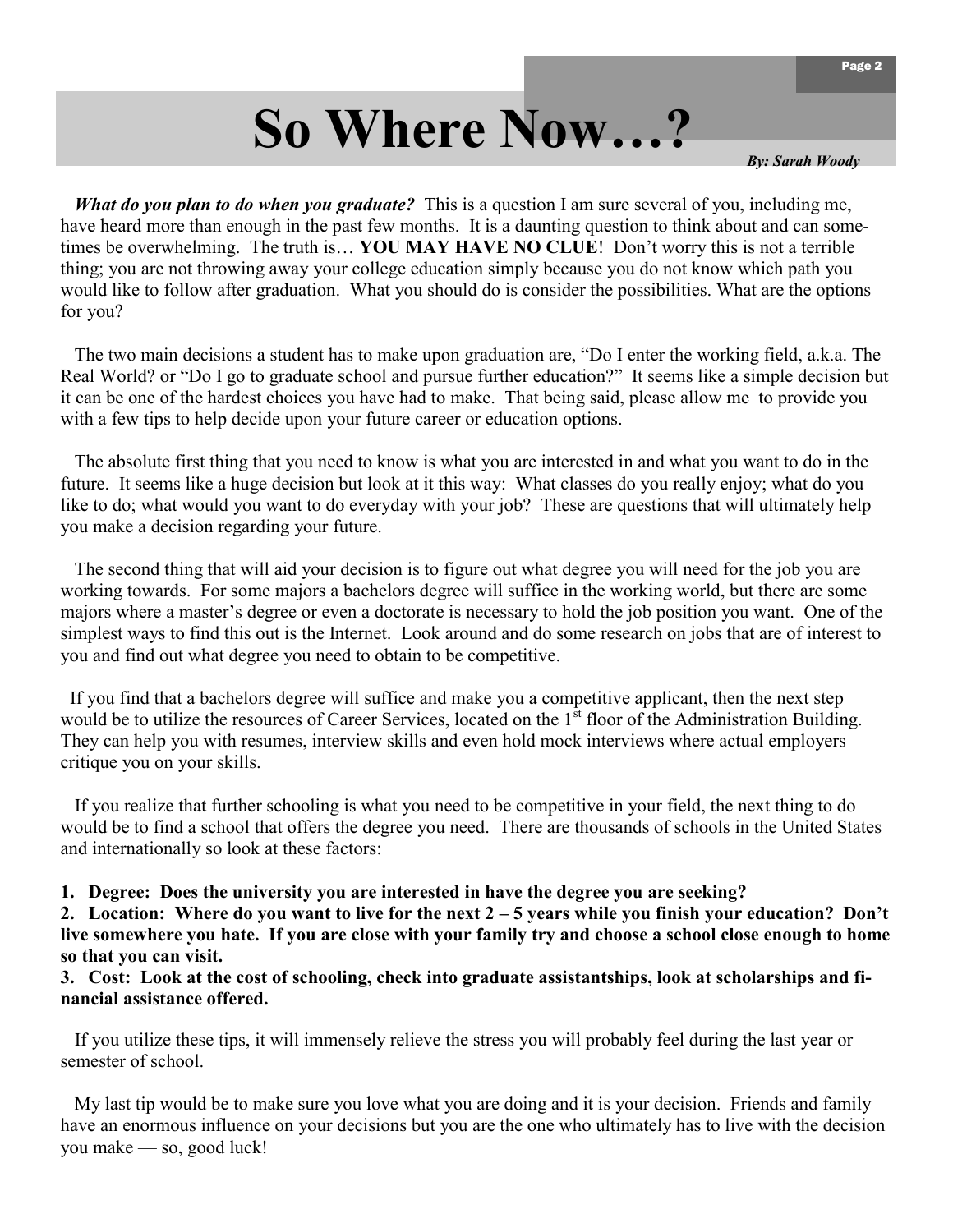# **Don't miss the Student Support Services Bowling Party Bearcat Lanes**

 $\mathbf{O}^{\bigcirc}$ 

**September 16**

# Grant refunded for 5 years!

**4-6 p.m.**

Whether you are beginning your college career or almost done with your degree, Student Support Services will be on campus at Northwest Missouri State University for at least five more years to assist you. Student Support Services is a federally funded grant supported by the Federal Trio Programs. Every five years the staff at Northwest Missouri State University must reapply to the federal government for funding. Northwest Missouri State University reapplied this past summer and was granted funding for the next five years.

Phil Kenkel, director of Trio Programs at NWMSU, said, ――The US Department of Education received almost 1,500 applications for SSS and funded approximately 1,000. Over 70 programs who had received funding in the previous grant cycle lost their funding for this 5 year cycle. We are very pleased to once again have the opportunity to employ our dedicated professional and student staffs and to serve our wonderful students for at least five more years!"

Page 3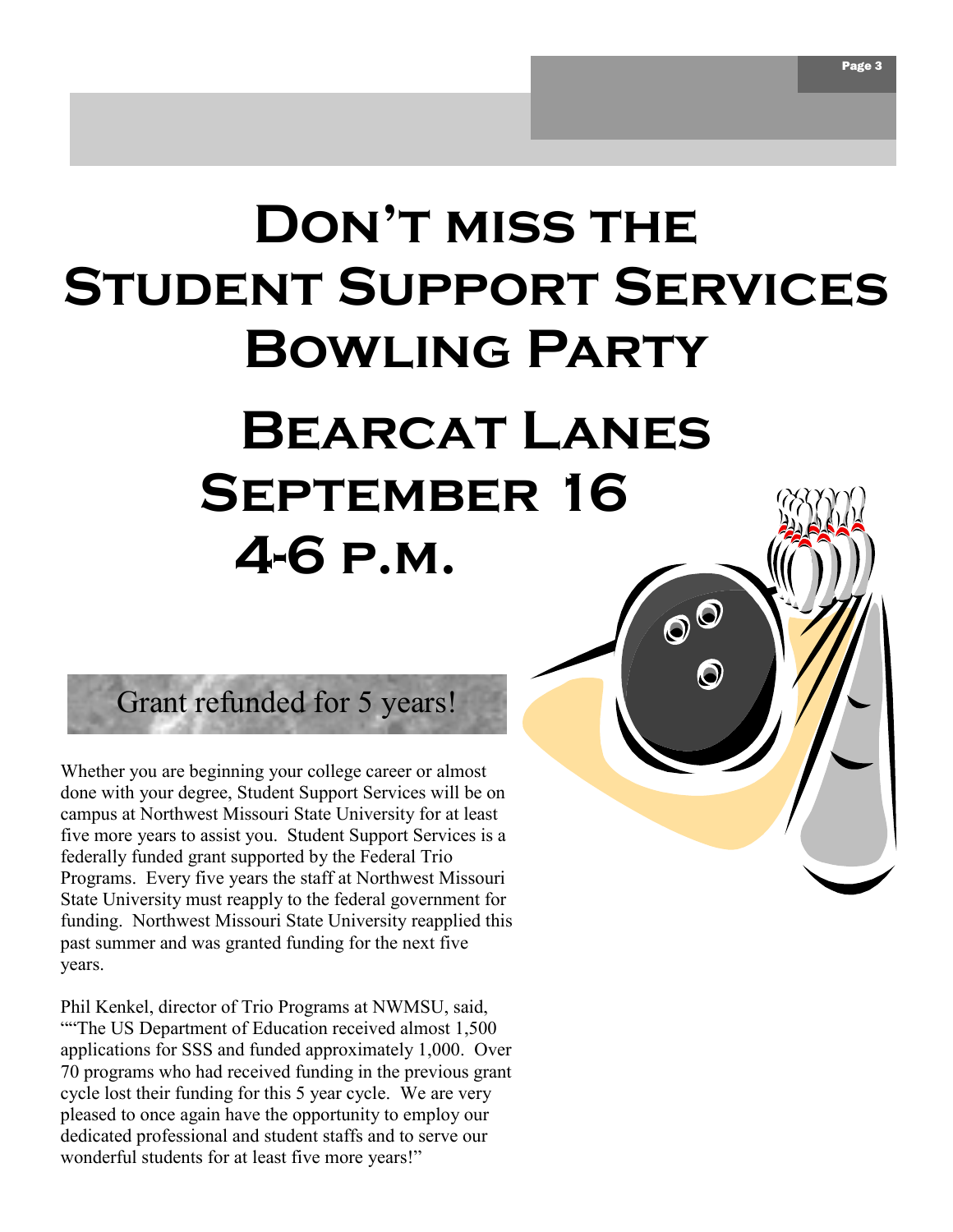### **Start Off On the Right Foot**

Welcome back Bearcats! This ought to be another exciting year we have ahead of us! One great thing about college is that each semester we get to start fresh with a new set of classes and professors. Whether you are proud for earning that  $A'$  or  $B'$  last semester, or if you're beating yourself up over a deficiency grade, this semester brings a new start. I have come up with a few "back to school reminders" to keep in mind.

The first thing to tackle is time management. Many of us think we can keep everything straight in our heads alone but the help of a calendar will free up your mind to think about other things. SSS has **FREE**  student planners available to our participants. Please feel free to stop by our office and pick one up. Whether you're using a planner, your Outlook calendar, or your Smartphone to keep track of everything you have going on and things that are coming due, it is important to stay organized and have a reminder written or saved somewhere.

The next item on the list is to know your syllabus. Professors use syllabi to tell you what they are expecting from you for their class. If you are aware of what your professor expects, then you will likely do better than if you are guessing, Also, it will tell you what the consequences are for missing class and how to make up missed information. This is so important — if you don't know the details you may miss out on making up that exam you were sick for.



#### *By: Niki Skutnik*

The last thing we will discuss is attendance. It may seem like a petty item, but attendance can make the difference between earning a  $B'$  or an  $A'$ . In many classes, the information you learn at the beginning of the semester is important in understanding what you learn later on. It is also important for those classes that have a comprehensive final exam. If your professor has an attendance policy allowing, for instance, three "free" absences, don't waste them at the beginning of the semester. Save them for a day when something unexpected comes up and you are unable to attend class.

If you follow these three simple steps from above, you'll be starting this semester out on the right foot. However, solely following these tips will not ensure success. There are multiple other things you can and should do to earn the good grades you want and to make test taking a little easier. If you need help with any of these items feel free to stop by the Student Support Services office and see your mentor to schedule a session to review study skills. Have a great semester and good luck with al of your classes!

#### **StrengthsQuest**

**If you have not completed the StrengthsQuest assessment, please stop by the Student Development Specialist, Christi Waggoner's office (AD 362) to pick up instructions for completion. StrengthsQuest will help you identify and utilize your personal attributes and teach you how to use these attributes both in and out of the classroom!**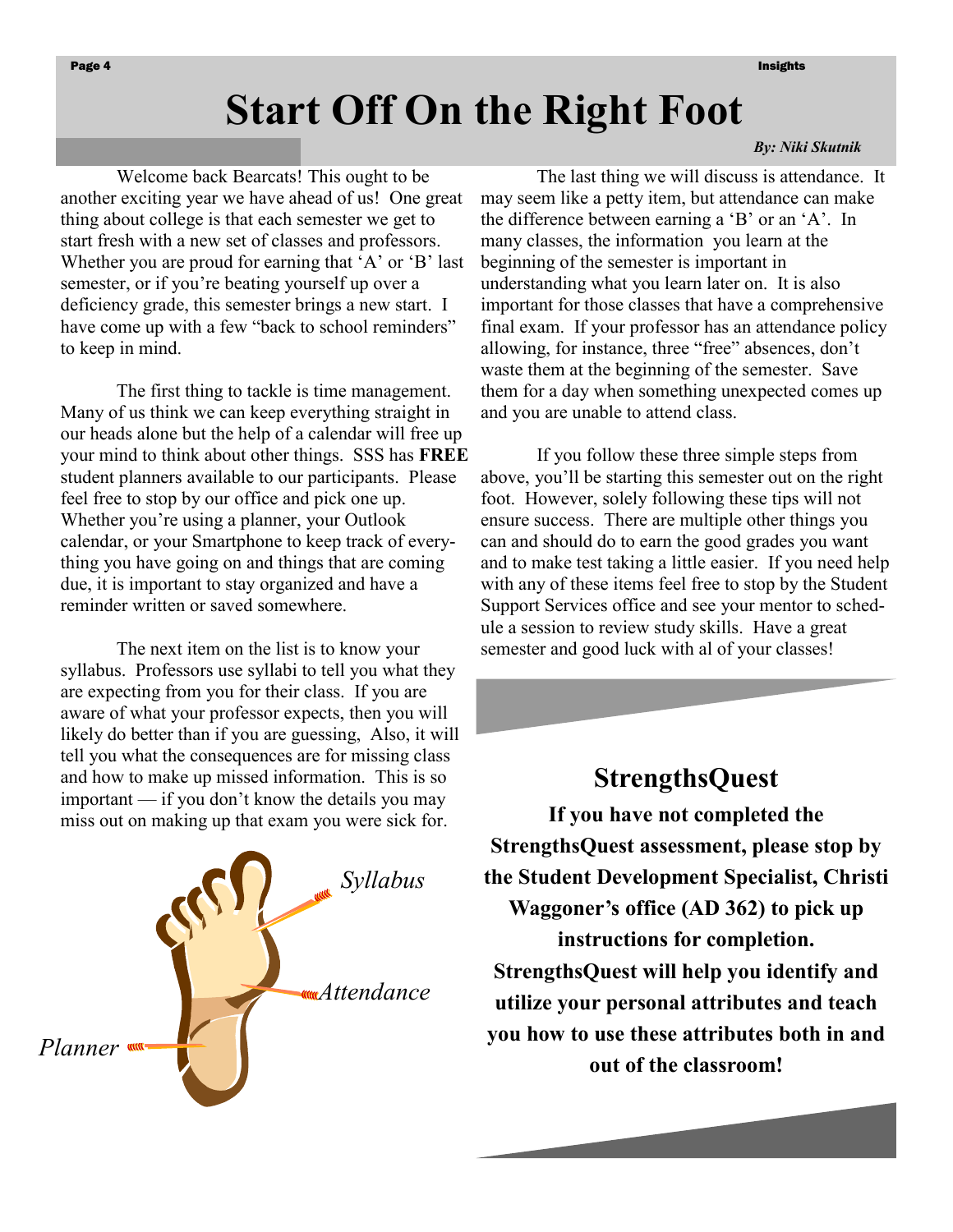## Page 5 A *Fashionable* Study-Abroad *Experience*

*By: Kelsi Jo Franklin*



Do you have a desire to see the world? Would you love to live in another country for a semester? Do you want to have an experience that will help land you a job after graduation? Well, I wanted all of that, which led me to the

best decision that I have made since beginning college – studying abroad in London. This experience allowed me to not only see the world and Paris, even went completely expand my worldly views and perspectives, but I also had the opportunity to work with an international public relations team at the global corporation, GUESS.

An internship abroad is beneficial for several different reasons: experience in an international business, opportunities unavailable in the United States, and a distinguishing resume builder that could separate you from competing applicants after graduation. During my internship at GUESS in London, I was given the opportunity to help run several promotional events; coordinate and assist in meet and greets with top magazine companies like Cosmo, InStyle, and Marie Claire; I even aided in organizing the opening fashion show during London Fashion Week!

The people I worked with at GUESS were from all over world – Australia to Korea to Bulgaria to Italy – it has completely and entirely shifted my perspective of the world communities. It was so interesting to truly be the minority and have people fascinated with my "country-sounding" accent compared to the much more sophisticated English accent that I was constantly surrounded by. I have made friends that I now have all across the world, and I am looking forward to one day being able to go back and visit (after, of course, I save money for the next ten years!).

Imperial College is one of the leading London universities. CAPA was unique, because it combined over 400 students from all over the United States into the program. It was wonderful not only seeing the difference in English culture, but also the difference in the United States' West and East Coast culture compared to the Midwest.

months and I already have an overcan give you is: *DO IT!* 

Overall, it was  $\parallel$  an incredibly enlightening world experience. Studying abroad definitely fed my desire to travel even more. I got to travel all over the beautiful country of Italy by train, experience the astounding Eiffel Tower in extreme hiking and coasteering in Wales, and so  $\Box$  many more invaluable experiences. I have only  $\Box$  been home for a couple of

whelming desire  $\Box$  to go back. If you have ever considered spending a semester, or even a summer abroad, the best advice I